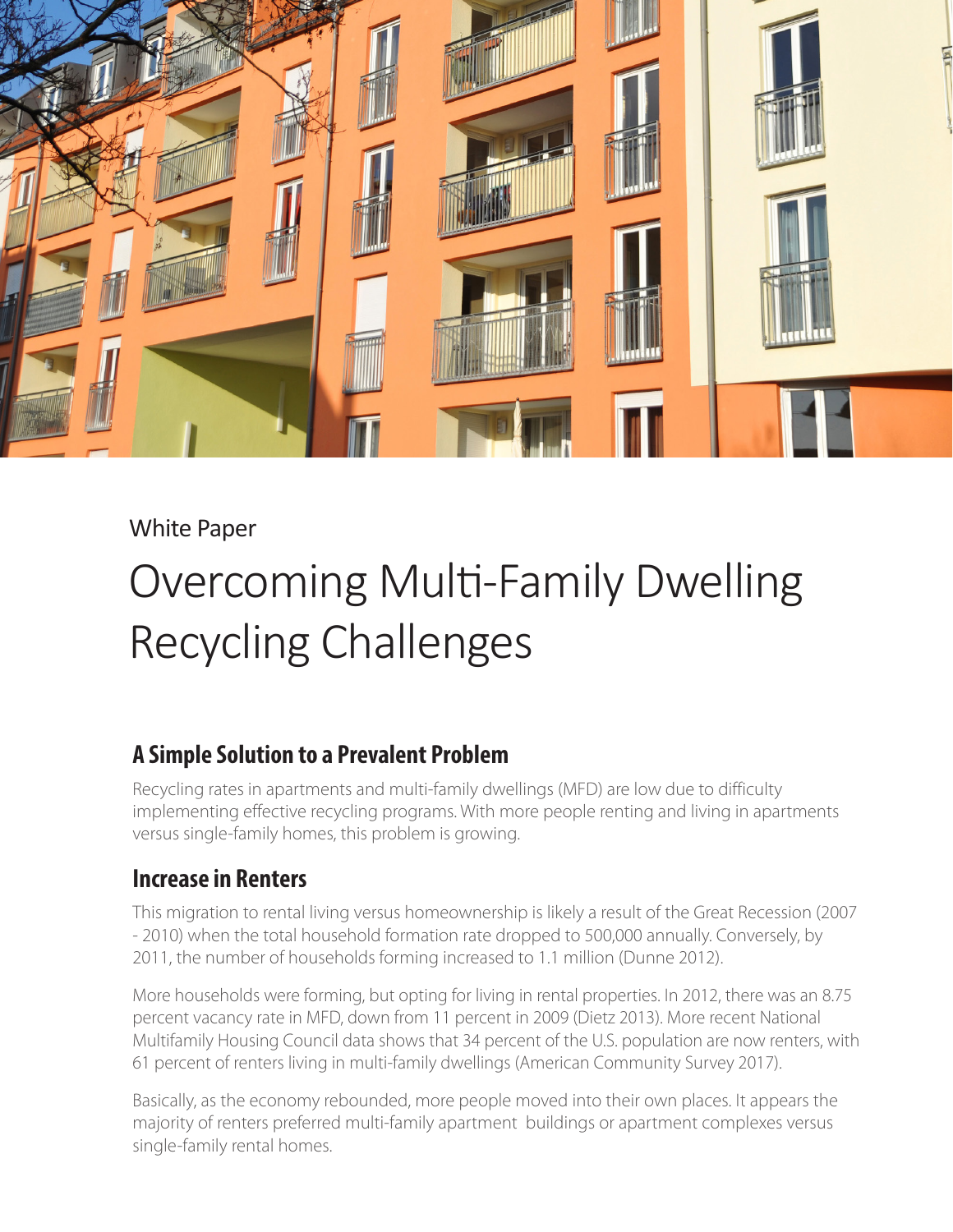# **Recycling Rates in Multi-Family Dwellings**

More renters are placing increased demands on multi-family dwelling recycling programs. This is a significant problem because these programs were falling short even prior to the influx of renters. A 2011 study in King County, Washington found recycling rates in single-family homes was at 54 percent, compared to just 10 percent for multi-family dwellings (KC 2011 SWMP).



### **The Average American Disposes of...**

4.4 pounds of personal waste per day (EPA 2011). More renters means more recyclables and trash are being generated in multi-family dwellings, but most of these materials are being landfilled. In order to capture these recyclables and ensure they are properly diverted to recycling facilities, it is necessary to understand why recycling rates in MFD are so low.

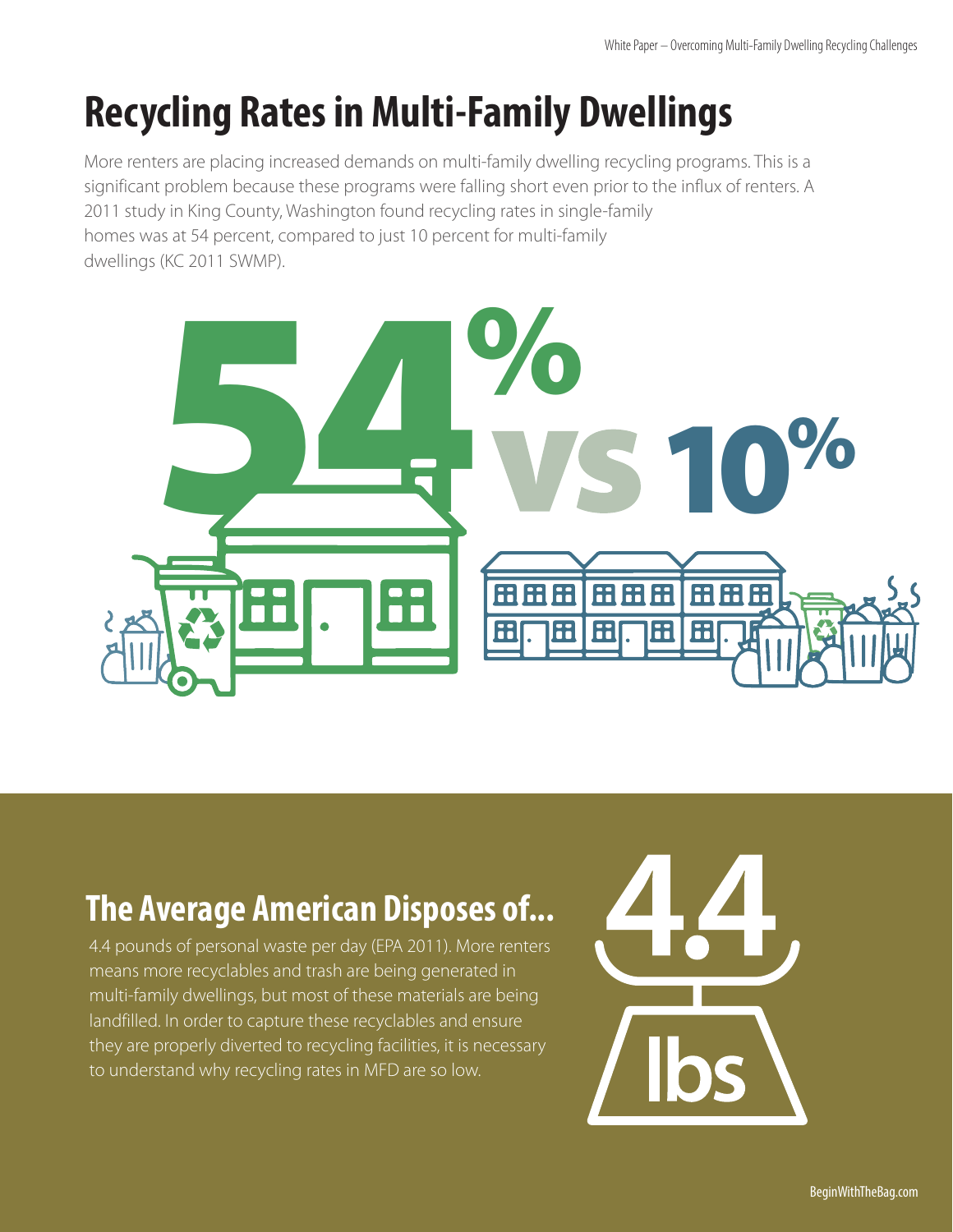## **Barriers that Inhibit Recycling in Multi-Family Dwellings**

A variety of factors contribute to the low recycling rates typical in apartments and other multi-family dwellings.

- **A lack of community recycling infrastructure.** MFD recycling programs are less likely to be mandatory, so landlords and property managers may not have a system in place for tenants who wish to recycle. Inconveniently located collection bins, poorly labeled bins, or a lack of collection bins deter tenants from recycling.
- **A lack of awareness and outreach.** Oftentimes, tenants do not understand where to bring items for recycling and/or are unsure which materials can be recycled.



• **A lack of appropriate storage space in apartments.** This issue is cited as a significant barrier to tenant participation in recycling programs (Lane and Wagner 2013). Tenants need to store items for recycling in their apartments and need a way to transport recyclables from their apartment to a community collection bin or recycling area. MFD tenants are seldom provided with an appropriate container or vessel which can be used to collect and transport recyclables (Folz 1991).

# **Solutions to Recycling in Multi-Family Units**

An effective apartment recycling program needs to be convenient and address the barriers deterring tenants from recycling. When it is easy to recycle, even people with low environmental concerns will recycle.

- Property management can establish an accessible area to collect items for recycling. The ideal location will be centrally located and easy for tenants to enter. Bins should be clearly labeled, so tenants know how to sort and where to place items. For instance, if paper or cardboard need to go in separate bins, but glass, plastic and metal can all go in one bin, that must be clear.
- Education and outreach efforts surrounding the recycling program are essential. Property management can post signage throughout a complex or facility to inform tenants about the recycling program. This signage should use inclusive messaging to create a social norm and spirit of community. Property management

should also encourage a dialog with tenants to provide feedback to fine-tune the program to meet needs and address any challenges unique to the community.

• A major barrier to tenants' recycling is how collecting recyclables in their apartments and transporting items to the collection point is managed. Property management can provide tenants reusable recycling bags. These bags make collecting recyclables in an apartment convenient and easy to carry items to collection points. A study conducted in the city of Bristol, in the United Kingdom, found that when tenants were given reusable recycling bags, the recycling tonnage increased 77 percent in a three-year period (WRAP 2018). A similar initiative in Toronto, Ontario saw recycling in MFD increase from 13 percent to 20 percent over four years after renters were give reusable recycling bags (Toronto Solid Waste Management Services).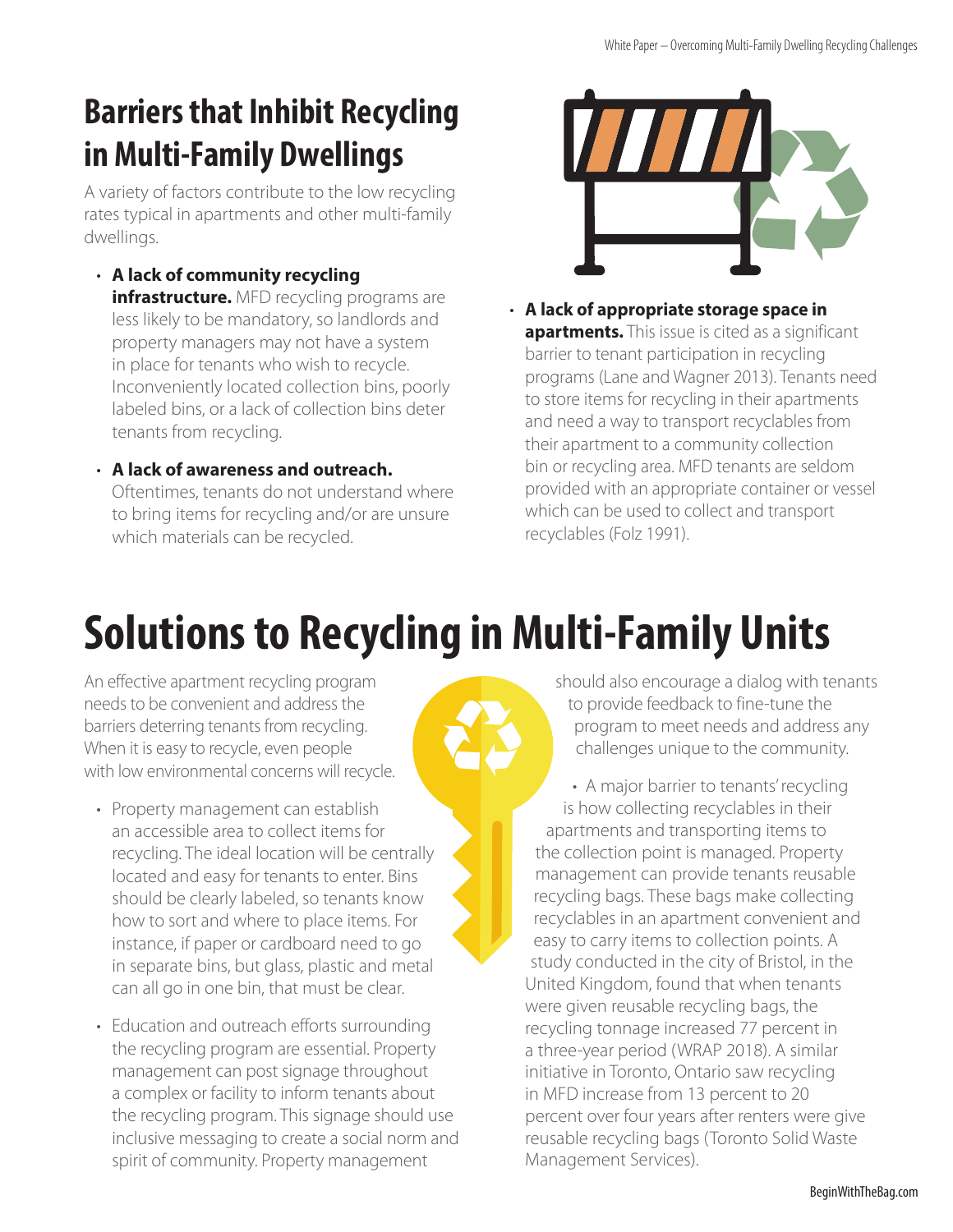## **Advantages of Reusable Recycling Bags**

Reusable recycling bags address a lot of the recycling barriers tenants face in multi-family dwellings. Design, construction, the ability to customize messaging, and the price point for property management and recycling programs to economically provide bags, make reusable recycling bags a viable solution to increase recycling rates in MFD.

### **Convenience**

Reusable recycling bags provide a way for tenants to store and transport items for recycling. This simple solution is easy to implement and effective. When tenants have a convenient way to recycle, they are more likely to recycle.

### **Collapsible**

Compared to a bulky rigid plastic bin, the collapsible ability of reusable recycling bags make them an ideal solution in apartments with limited storage. Tenants have the convenience of folding the bag when empty, using very little space when not in use.





### **Handles**

The handles add additional functionality to the design. Long dual handles make the bag easy to carry, even when tenants' hands are full. For instance, if a tenant is also carrying trash bags or items too large to fit in the recycling bag (like broken down cardboard boxes), they can easily carry the reusable recycling bag on their shoulder via the long strap handles. A handle on the bottom of the bag makes it easy to empty the contents into a collection bin.

The dual handles can also be used to hang bags in closets, on a coat rack, or even from a door knob. Hanging reusable recycling bags keep them close by and convenient for tenants to use. Getting the bags up off the floor also minimizes messes, ensuring contents are contained within bags to keep living spaces tidy.

### **Eco-Friendly Construction**

In addition to reusable bags making recycling easy in multi-family dwellings, they are eco-friendly by being made from recycled content. Plus, reusable recycling bags typically last for several years. When they do wear out, they can easily be recycled, making these bags all the more green.